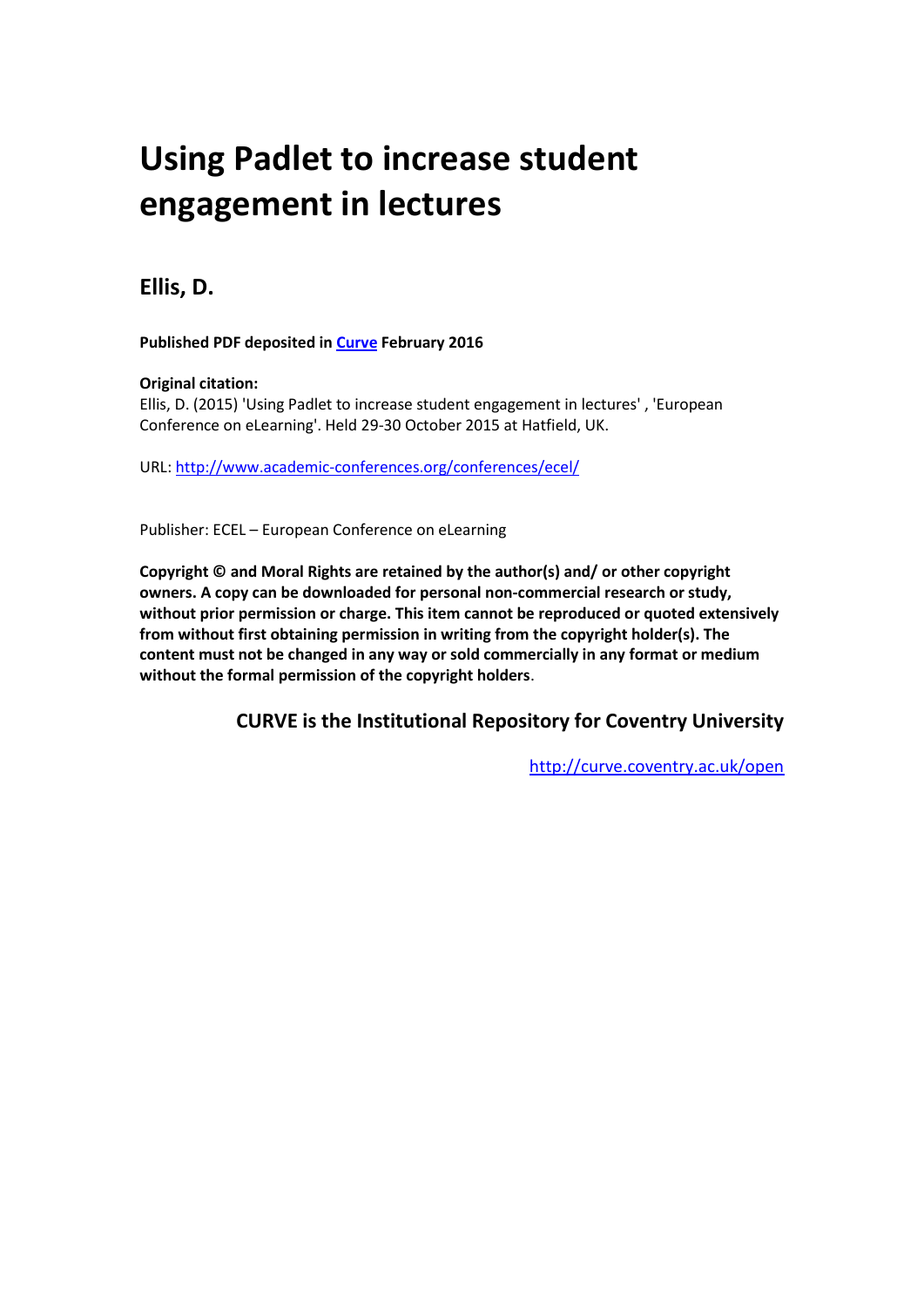# Using Padlet to Increase Student Engagement in Lectures

# **David Ellis Coventry Business School, Faculty of Business, Environment and Society, Coventry University, UK** david.ellis@coventry.ac.uk

Abstract: One of Coventry University's core aims for Teaching and Learning is "to ensure that teaching is designed to inspire and engage students...through a range of techniques which encourage lively, interactive learning". Traditional lectures tend to be primarily focused on conveying information to students, providing insufficient opportunity for interaction and engagement. Feedback given by final year Business undergraduates revealed that some students considered lectures to be "boring". In an attempt to address this, a social media tool called Padlet (an online "wall" onto which students can post comments) was trialled in lectures. The aim of introducing Padlet was three-fold: to reduce the barriers to students contributing to class discussions to make lectures more interesting by introducing student generated content, to determine if Padlet helped increase participation amongst international students whose mother tongue is not English The trial was evaluated following a goal-orientated approach using a paper-based questionnaire. An analysis of the 43 completed questionnaires revealed that using Padlet made lectures more interesting (83%), reading suggestions posted by other students enhanced students' learning experience (79%) and students were more likely to contribute to a class discussion via Padlet than verbally (43%). However, the findings revealed no significant difference in students' preferences for using Padlet according to their English language proficiency.

Keywords: technology enhanced learning, student engagement

# 1. Introduction

One of Coventry University's core aims for Teaching and Learning is "to ensure that teaching is designed to inspire and engage students...through a range of techniques which encourage lively, interactive learning" (Coventry University 2013). Traditional lectures tend to be primarily focused on conveying information to students, providing insufficient opportunity for interaction and engagement. This can lead to reduced motivation amongst some students, particularly those lacking an intrinsic interest in the subject, resulting in students adopting surface learning strategies (Biggs and Tang 2011). Any large class will contain students with a variety of learning styles and preferences, and hence a traditional "chalk and talk" approach can hinder students with preferences for a more "active" style of learning (Kolb and Fry 1975). Failing to motivate and engage students within a lecture series can impact upon their levels of attendance, their engagement with the entire module and ultimately their overall achievement.

# 1.1 Background to the study

Feedback from an evaluation of the Contemporary Business Strategy module taken by final year BA Business Administration students, revealed that some students considered lectures to be "boring". Only 61% of the 43 students surveyed thought that the staff teaching on the module made the subject interesting, and only 66% viewed the module to be intellectually stimulating and engaging. Qualitative feedback on ways of improving the module included "use videos to make lectures more interesting", "make lectures more lively" and to design "lectures that don't make me sleep".

While improvements in lecture design through providing regular changes in activity can help improve learner concentration levels (Bligh 1972), the lecture theatre setting still presents barriers to effective learning. As Saunders and Gale (2012) point out, in a large lecture theatre "most students are unwilling to ask questions to test their understanding".

# 2. Using Padlet to improving engagement

With increasing numbers of students bringing a smartphone or other internet-enabled mobile device to lectures. and a willingness and acceptance amongst students to use such devices for class-related activities (Brown et al. 2014). Web 2.0 technologies present opportunities to overcome barriers to interaction and improve learner engagement. Of the many different tools which can be used, some are more suited to support learning outside the classroom (i.e. asynchronous interaction). However, Dembo and Bellow (2013) suggest tools such as Padlet give opportunities to support classroom-based collaborative activities.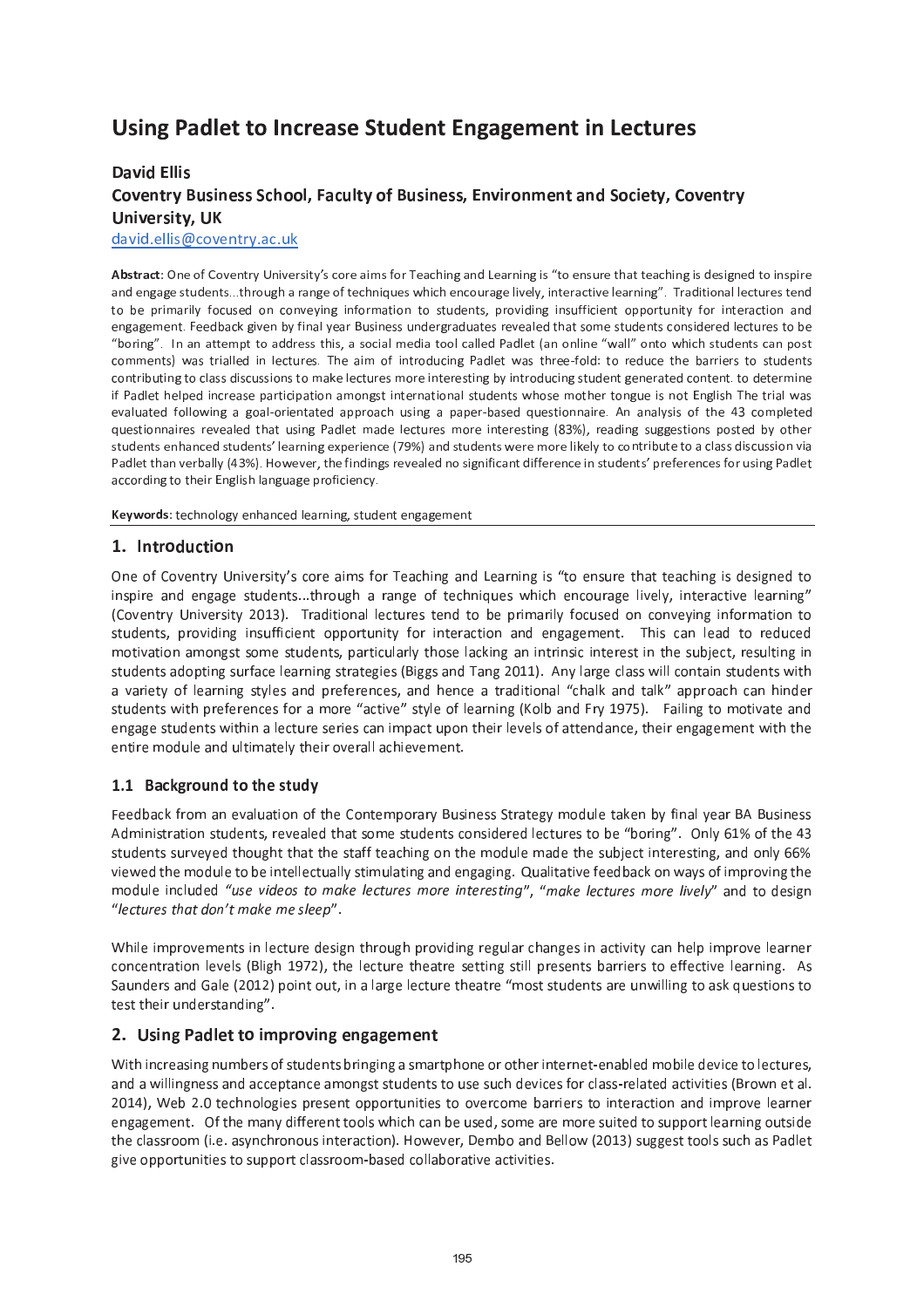#### David Filis

Padlet (Padlet 2015), is an online "wall" onto which students can post comments rather like virtual post-it notes. The online "wall" can be displayed during the lecture enabling comments, images or hyperlinks posted by individual students to be shared in real-time with the whole class. Access is via a standard web-browser, making the tool relatively easy to use without any prior preparation (such as downloading an App).

Research conducted by DeWitt et al. (2015) evaluated the use of Padlet as a tool to support teaching and learning amongst students with a hearing impairment, but there appears to be little research into the role that Padlet could play in promoting engagement amongst able-bodied students. With an increasing proportion of international students studying Business at Coventry, the role of Web 2.0 technologies such as Padlet in supporting those less confident in speaking English is also of interest.

It was therefore decided to trial Padlet in Contemporary Business Strategy lectures over a period of six weeks, with the aim of:

- reducing the barriers faced by students in contributing to class discussions
- making lectures more interesting by introducing student generated content
- $\blacksquare$ increasing participation amongst international students whose mother tongue is not English

# 3. Methodology

A dedicated Padlet "wall" was created prior to each lecture containing a question appropriate to the current week's topic (such as "Why are some industries more profitable than others?"). A link to the current week's "wall" was included in the lecture slides and a Padlet "widget" was embedded on the module's Moodle page. During the lecture, students were invited to respond to the question using their smartphones or tablet, either by going to the Padlet webpage or by clicking in the Padlet area on Moodle. Students could choose to post comments anonymously or to include their name, with comments appearing on the "wall" immediately and visible to the whole class via the lecture theatre screen. Typically, one interactive Padlet activity was used per lecture with approximately 25% of students making a contribution to the Padlet "wall".

With over 70 students enrolled on the module, a goal-orientated evaluation following the principles set out by Moore (2009) was considered most appropriate. Students were asked to complete a questionnaire containing quantitative questions about their experience of using Padlet and its contribution to their learning experience. Eight of the thirteen questions used a 5-point Likert scale. A paper-based questionnaire was chosen over an online one to ensure that the views of students who had not brought their own devices to the lecture and those with lower levels of digital literacy were captured.

# 4. Results

An analysis of the 43 completed questionnaires revealed that 56% of students had posted at least one comment via Padlet during the six week trial. 83% of students (those indicating they agreed or strongly agreed) felt that using Padlet made lectures more interesting. 79% of respondents agreed or strongly agreed that reading suggestions posted by other students enhanced their own learning experience.

While a significant minority (19%) of respondents felt that Padlet was pointless, 43% of respondents felt that they were more likely to contribute to a class discussion via Padlet than verbally. In keeping with views identified in studies by Brown et al. (2014) and those cited by Welch and Bonnan-White (2012), students valued the ability to share their views anonymously, particularly when in a large classroom environment.

The mean and standard deviation of the responses to the Likert scale questions addressing the students' perception of Padlet are shown in Table 1.

| Construct                                                            | Strongly<br>disagree | Disagree | Neither agree or<br>disagree | Agree | Strongly<br>agree | Mean  | Standard<br>deviation |
|----------------------------------------------------------------------|----------------------|----------|------------------------------|-------|-------------------|-------|-----------------------|
| I feel confident about asking<br>a question verbally in a<br>lecture | 11.9%                | 9.5%     | 38.1%                        | 31.0% | 9.5%              | 3 1 7 | 1.12                  |
| The use of Padlet makes the<br>lecture more interesting              | 2.4%                 | 2.4%     | 11.9%                        | 57.1% | 26.2%             | 4.02  | 0.84                  |

Table 1: Descriptive statistics for the Likert-scale questions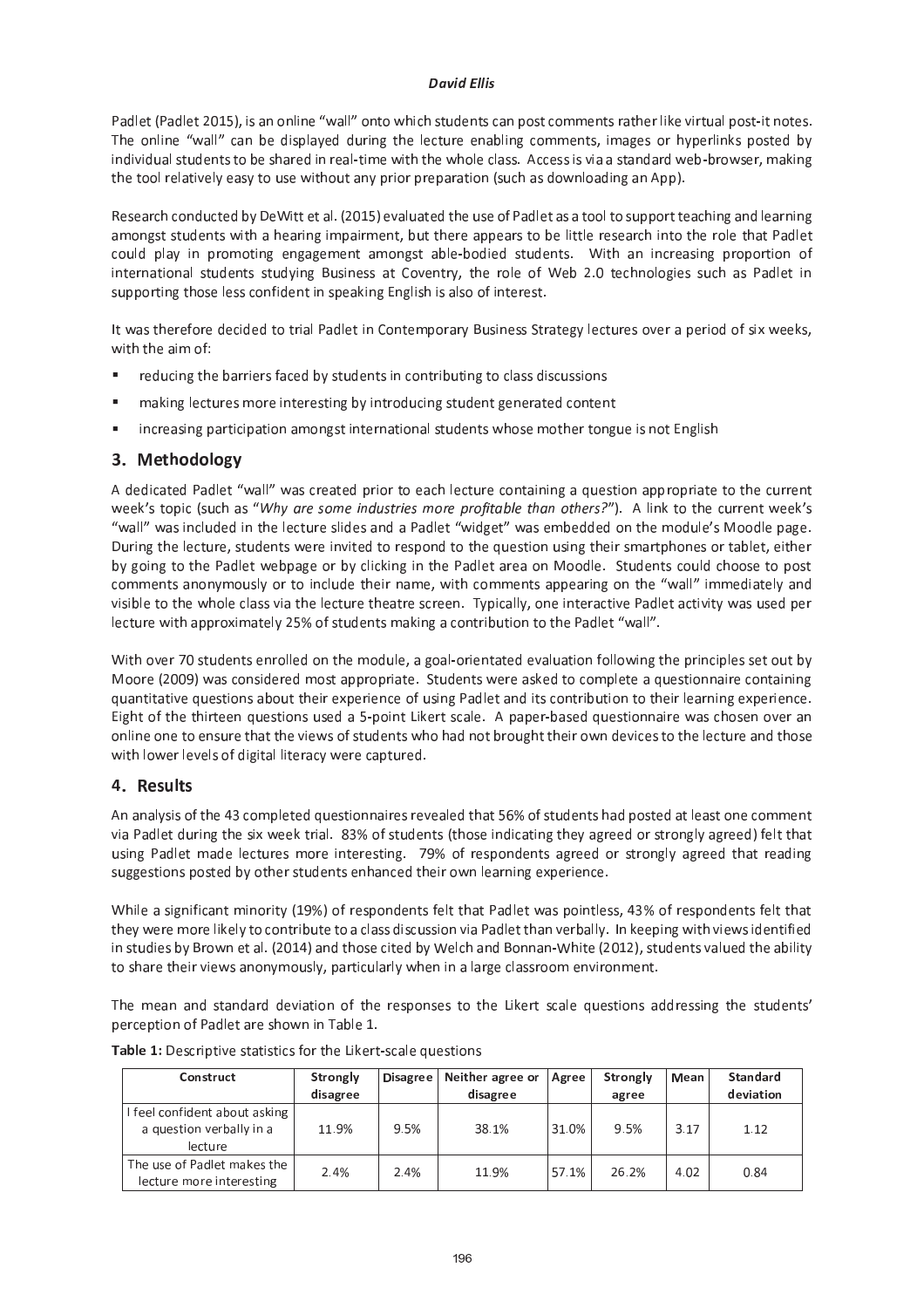| David Ellis |  |
|-------------|--|
|-------------|--|

| Construct                                                                                                                      | Strongly<br>disagree | <b>Disagree</b> | Neither agree or<br>disagree | Agree | Strongly<br>agree | Mean | <b>Standard</b><br>deviation |
|--------------------------------------------------------------------------------------------------------------------------------|----------------------|-----------------|------------------------------|-------|-------------------|------|------------------------------|
| Using Padlet is pointless as<br>students can reply out loud                                                                    | 14.3%                | 45.2%           | 21.4%                        | 16.7% | 2.4%              | 2.48 | 1.02                         |
| When the lecturer asks a<br>question in class, I am more<br>likely to share my views<br>using Padlet than to reply<br>our loud | 2.4%                 | 16.7%           | 38.1%                        | 19.0% | 23.8%             | 3.45 | 1.11                         |
| Reading suggestions posted<br>on Padlet by other students<br>enhances my learning<br>experience                                | 0%                   | 4.7%            | 16.3%                        | 46.5% | 32.6%             | 4.07 | 0.83                         |
| Accessing Padlet to post a<br>comment in class is too<br>complicated                                                           | 21.4%                | 28.6%           | 33.3%                        | 14.3% | 2.4%              | 2.48 | 1.06                         |
| I like using Padlet because I<br>can share my views without<br>giving my name                                                  | 0%                   | 7.1%            | 38.1%                        | 42.9% | 11.9%             | 3.60 | 0.8                          |
| I regularly use social media<br>apps on my<br>smartphone/tablet                                                                | 2.4%                 | 7.1%            | 14.3%                        | 28.6% | 47.6%             | 4.12 | 1.06                         |

# 4.1 An aid to non-native English speakers?

One potential barrier to contributing to verbal discussions in lectures is the student's language ability and their <sup>Ã</sup> ¯ <sup>²</sup> <sup>È</sup> · <sup>Á</sup> <sup>±</sup> <sup>²</sup> <sup>Ã</sup> <sup>±</sup> · <sup>²</sup> ¸ <sup>Æ</sup> <sup>±</sup> <sup>À</sup> <sup>Ì</sup> · <sup>²</sup> <sup>É</sup> <sup>3</sup> <sup>²</sup> <sup>É</sup> · ¸ <sup>Ë</sup> <sup>¾</sup> · <sup>³</sup> <sup>Ë</sup> » <sup>ñ</sup> ¯ <sup>È</sup> ´ <sup>±</sup> ¸ <sup>Æ</sup> ¯ <sup>²</sup> <sup>Á</sup> <sup>±</sup> <sup>²</sup> <sup>³</sup> ¸ · <sup>²</sup> <sup>Á</sup> · <sup>Ã</sup> <sup>À</sup> <sup>³</sup> · <sup>²</sup> <sup>É</sup> <sup>³</sup> <sup>Ë</sup> <sup>À</sup> <sup>³</sup> <sup>3</sup> <sup>²</sup> <sup>É</sup> · ¸ <sup>Ë</sup> <sup>Ð</sup> <sup>À</sup> ¸ <sup>²</sup> ¯ <sup>³</sup> <sup>³</sup> <sup>Ë</sup> <sup>±</sup> · ´ <sup>È</sup> · ´ ¸ <sup>³</sup> À <sup>²</sup> <sup>É</sup> <sup>Ä</sup> <sup>À</sup> <sup>É</sup> <sup>±</sup> <sup>Ê</sup> could commenting anonymously and in writing through Padlet be perceived as less of a risk for these students? This would appear not to be the case  $-$  while only 35% of non-native English speakers said they felt confident about asking a question out loud in a lecture (compared with 64% of students whose first language is English). the proportion of students who would rather use Padlet to ask a question showed no significant difference across native /non-native English speaker groups.

A comparison of the mean responses to six of the Likert-scale questions given by native English speakers and ¸ <sup>³</sup> <sup>Ä</sup> <sup>Á</sup> <sup>±</sup> <sup>²</sup> <sup>³</sup> ¸ <sup>Ð</sup> <sup>Ë</sup> ¯ <sup>Ë</sup> <sup>À</sup> ° <sup>±</sup> ± <sup>À</sup> ´ <sup>²</sup> <sup>³</sup> <sup>3</sup> <sup>²</sup> <sup>É</sup> · ¸ <sup>Ë</sup> <sup>À</sup> ¸ <sup>À</sup> ¸ <sup>±</sup> <sup>Ã</sup> ¯ <sup>²</sup> <sup>Á</sup> À <sup>²</sup> <sup>É</sup> <sup>Ä</sup> <sup>À</sup> <sup>É</sup> <sup>±</sup> · ¸ ¸ <sup>Ë</sup> ¯ <sup>Ð</sup> <sup>²</sup> · <sup>²</sup> <sup>ì</sup> · <sup>É</sup> <sup>Ä</sup> ´ <sup>±</sup> » <sup>¾</sup>



 $\mathcal{L} = \{ \mathcal{L} = \{ \mathcal{L} \mid \mathcal{L} = \mathcal{L} \}$  ,  $\mathcal{L} = \{ \mathcal{L} = \mathcal{L} \}$  ,  $\mathcal{L} = \{ \mathcal{L} = \mathcal{L} \}$  ,  $\mathcal{L} = \{ \mathcal{L} = \mathcal{L} \}$  ,  $\mathcal{L} = \{ \mathcal{L} = \mathcal{L} \}$  ,  $\mathcal{L} = \{ \mathcal{L} = \mathcal{L} \}$  ,  $\mathcal{L} = \{ \mathcal{L} = \mathcal{L} \}$  ,

<sup>ï</sup> <sup>²</sup> <sup>±</sup> <sup>Æ</sup> ¯ ¸ ¸ · <sup>Å</sup> ± <sup>±</sup> <sup>5</sup> <sup>Æ</sup> À <sup>²</sup> <sup>À</sup> <sup>³</sup> · ¯ <sup>²</sup> <sup>È</sup> ¯ ´ <sup>³</sup> <sup>Ë</sup> <sup>±</sup> ¯ <sup>Ð</sup> <sup>±</sup> ´ <sup>Æ</sup> ´ ¯ <sup>Æ</sup> <sup>±</sup> <sup>²</sup> ¸ · <sup>³</sup> <sup>µ</sup> <sup>³</sup> ¯ <sup>Ã</sup> ¯ <sup>²</sup> <sup>³</sup> ´ · <sup>Å</sup> <sup>Ä</sup> <sup>³</sup> <sup>±</sup> <sup>³</sup> ¯ <sup>Ã</sup> À ¸ ¸ <sup>Á</sup> · ¸ <sup>Ã</sup> <sup>Ä</sup> ¸ ¸ · ¯ <sup>²</sup> ¸ ° · <sup>À</sup> \$ <sup>À</sup> <sup>Á</sup> ± <sup>³</sup> <sup>Ê</sup> · <sup>²</sup> <sup>Á</sup> · <sup>Ã</sup> <sup>À</sup> <sup>³</sup> <sup>±</sup> <sup>Á</sup> <sup>Å</sup> <sup>µ</sup> <sup>²</sup> ¯ <sup>²</sup> !  $\bm{a}$  is a set of  $\bm{a}$  in the state of  $\bm{a}$  is a set of  $\bm{a}$   $\bm{a}$   $\bm{a}$   $\bm{a}$   $\bm{a}$   $\bm{a}$   $\bm{a}$   $\bm{a}$   $\bm{a}$   $\bm{a}$   $\bm{a}$   $\bm{a}$   $\bm{a}$   $\bm{a}$   $\bm{a}$   $\bm{a}$   $\bm{a}$   $\bm{a}$   $\bm{a}$   $\bm{a$ respondents who speak English as a second language reported using social media apps regularly compared to 90% of respondents whose mother tongue is English, while a higher proportion of non-native English speakers